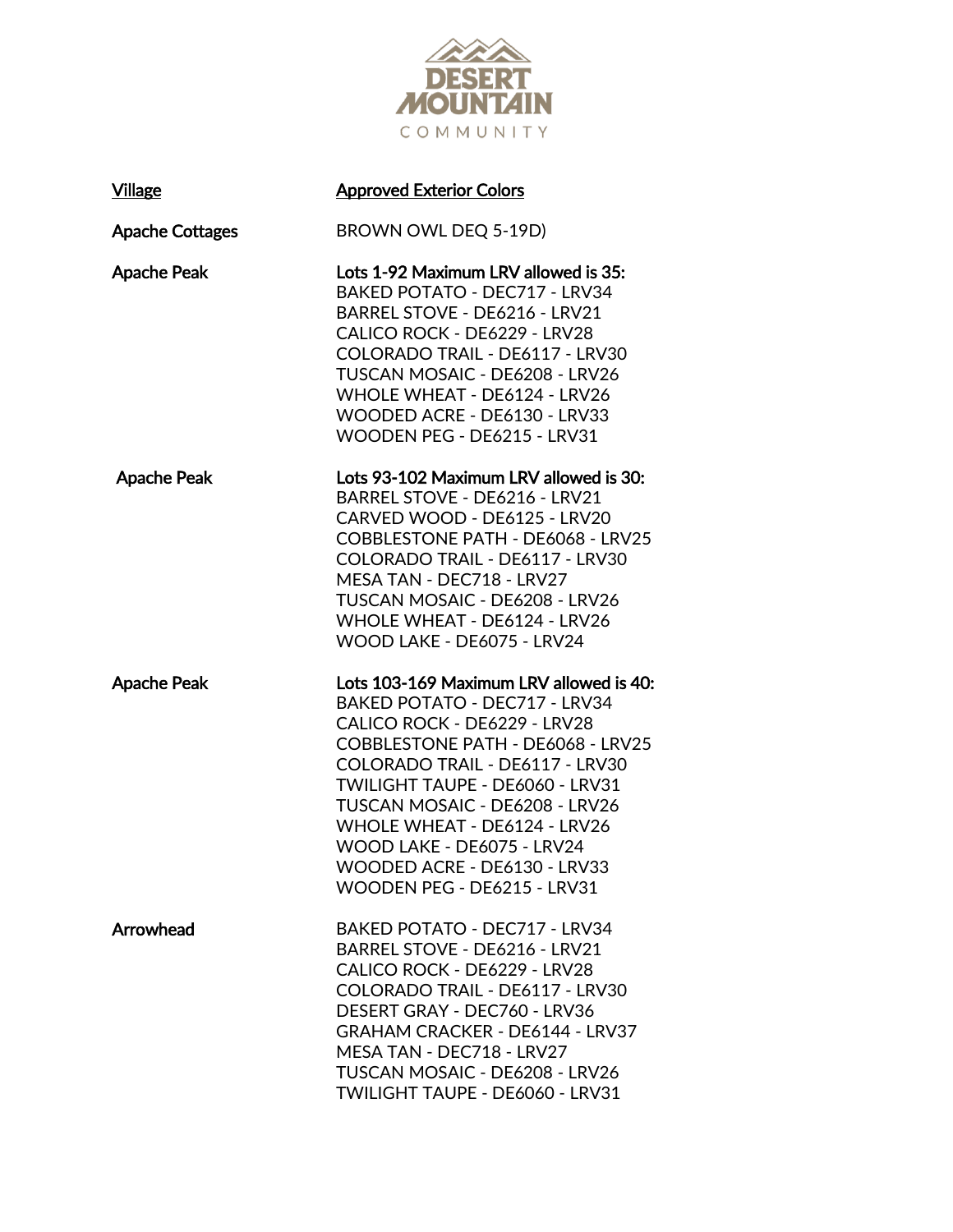

|                                                                                                | WHOLE WHEAT - DE6124 - LRV26<br>WOODED ACRE - DE6130 - LRV33<br>WOODEN PEG - DE6215 - LRV31                                                                                                                                                                                                                                                                                                                                                                                                                                                                                                                                                                        |
|------------------------------------------------------------------------------------------------|--------------------------------------------------------------------------------------------------------------------------------------------------------------------------------------------------------------------------------------------------------------------------------------------------------------------------------------------------------------------------------------------------------------------------------------------------------------------------------------------------------------------------------------------------------------------------------------------------------------------------------------------------------------------|
| Cochise Ridge (all phases)                                                                     | WOODEN PEG - DE6215 - LRV31<br>WOODED ACRE - DE6130 - LRV33<br>TWILIGHT TAUPE - DE6060 - LRV31<br>CALICO ROCK - DE6229 - LRV28<br>BAKED POTATO - DEC717 - LRV34<br>WHOLE WHEAT - DE6124 - LRV26<br>TRIM: DE DEEP BROWN - DE6077 - LRV10                                                                                                                                                                                                                                                                                                                                                                                                                            |
| Cochise/Geronimo                                                                               | Maximum LRV allowed within The Cochise/Geronimo Village is<br>thirty-six (36), except Lots 1, 2, 3, 21, 24, 25, 27, and 28, which have<br>a maximum LRV of twenty-eight (28)<br>BAKED POTATO DEC717 LRV34<br>BARREL STOVE - DE6216 - LRV21<br>CALICO ROCK - DE6229 - LRV 28<br>CARVED WOOD - DE6125 - LRV20<br><b>COBBLESTONE PATH DE6068 LRV25</b><br>COLORADO TRAIL - DE6117 - LRV30<br>MESA TAN - DEC718 - LRV27<br>TUSCAN MOSAIC - DE6208 - LRV26<br><b>TWILIGHT TAUPE DE6060 LRV31</b><br>WHOLE WHEAT - DE6124 - LRV26<br>WOOD LAKE - DE6075 - LRV24<br>WOODED ACRE - DE6130 - LRV33                                                                          |
| Chiricahua Villas                                                                              | COLORIZED AND ANTIQUED STUCCO, 2-STEP PROCESS<br>INTEGRATED STUCCO, COLOR "ROOT BEER FLOAT" DE5326<br>FOLLOWED BY A DARK-BROWN GLAZE, ANTIQUED<br>APPLICATION. Western One-Coat Brown/Integral Color Synthetic<br>Top Coat (dryvit) in Root Beer Float DE5326/While top coat is wet,<br>lightly spray a dark brown masonry stain over top coat and then mist<br>entire wall with water to give a natural patina/staining. Wood Stain:<br>Dunn Edwards called Bold Masters applied on clean, dry, wood then<br>topped with 2 coats of Spar Urethane. If the wood is very old, mix<br>the appropriate stain color with turpentine and linseed oil and apply<br>that. |
| Deer Run                                                                                       | Maximum LRV allowed in Deer Run is thirty-six (36)<br><b>BAKED POTATO - DEC717 - LRV34</b><br>BARREL STOVE - DE6216 - LRV21<br>CALICO ROCK - DE6229 - LRV28<br>COBBLESTONE PATH - DE6068 - LRV25                                                                                                                                                                                                                                                                                                                                                                                                                                                                   |
| ALL COLORS DUNN EDWARDS (unless otherwise noted)<br>Maximum LRV is 40 (unless otherwise noted) | 5" x 8" Paint Chip Samples at HOA Office                                                                                                                                                                                                                                                                                                                                                                                                                                                                                                                                                                                                                           |

Minimum LRV is 15 (unless otherwise noted)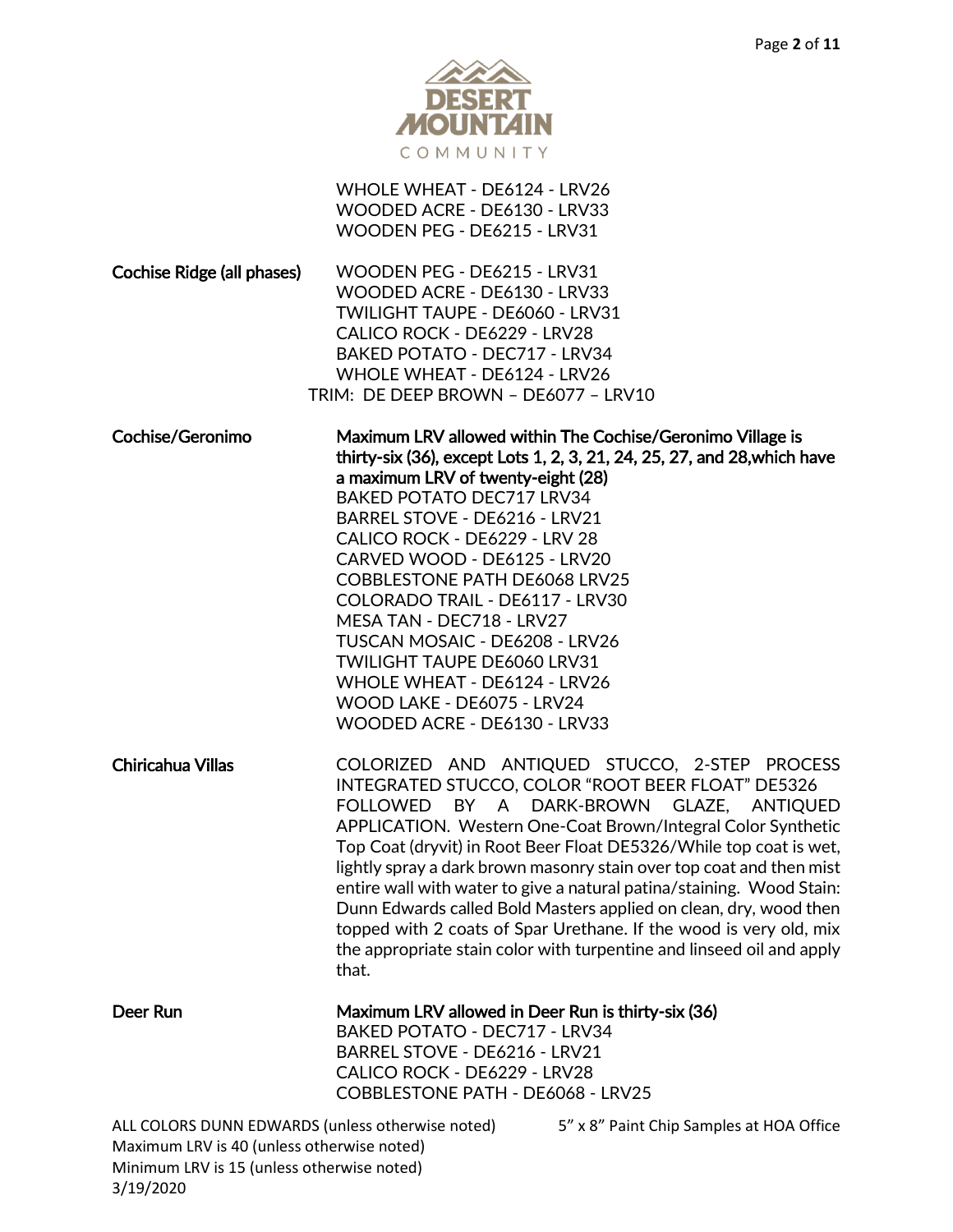

COLORADO TRAIL - DE6117 - LRV30 TWILIGHT TAUPE - DE6060 - LRV31 TUSCAN MOSAIC - DE6208 - LRV26 WHOLE WHEAT - DE6124 - LRV26 WOOD LAKE - DE6075 - LRV24 WOODED ACRE - DE6130 - LRV33 WOODEN PEG - DE6215 - LRV31

#### Desert Fairways/Desert Greens NEW COLORS EFFECTIVE 2020

### Exterior Color Scheme #1:

Dunn Edwards Dunn Edwards LRV 33 LRV 10

## Exterior Color Scheme #2:

Dunn Edwards Dunn Edwards LRV 31 LRV 10

# Exterior Color Scheme #3:

Dunn Edwards Dunn Edwards Portobello Mushroom DET622 Tea Bag DE6062 LRV 29 LRV 12

### Exterior Color Scheme #4:

Dunn Edwards Dunn Edwards LRV 31 LRV 11

# Exterior Color Scheme #5:

Dunn Edwards Dunn Edwards LRV 28 LRV 11

Exterior Stucco: Exterior Wood and Garage Door: Wooded Acre DE6130 Wild Mustang DEA161

Exterior Stucco: Exterior Wood and Garage Door: Wooden Peg DE6215 Wild Mustang DEA161

Exterior Stucco: Exterior Wood and Garage Door:

Exterior Stucco: Exterior Wood and Garage Door: Barnwood Grey DET620 Charcoal Sketch DET628

Exterior Stucco: Exterior Wood and Garage Door: Calico Rock DE6229 Charcoal Sketch DET628

All other exterior colors and materials shall match the Original Construction; including, but not limited to: exposed 8x8 CMU masonry, flat concrete roof tile (when applicable), copper fascias naturally patinaed to a dark brown "dirty penny" color, dark bronze aluminum window frames, exposed aggregate concrete driveway, naturally rusted metal picket fences.

ALL COLORS DUNN EDWARDS (unless otherwise noted) 5" x 8" Paint Chip Samples at HOA Office Maximum LRV is 40 (unless otherwise noted) Minimum LRV is 15 (unless otherwise noted) 3/19/2020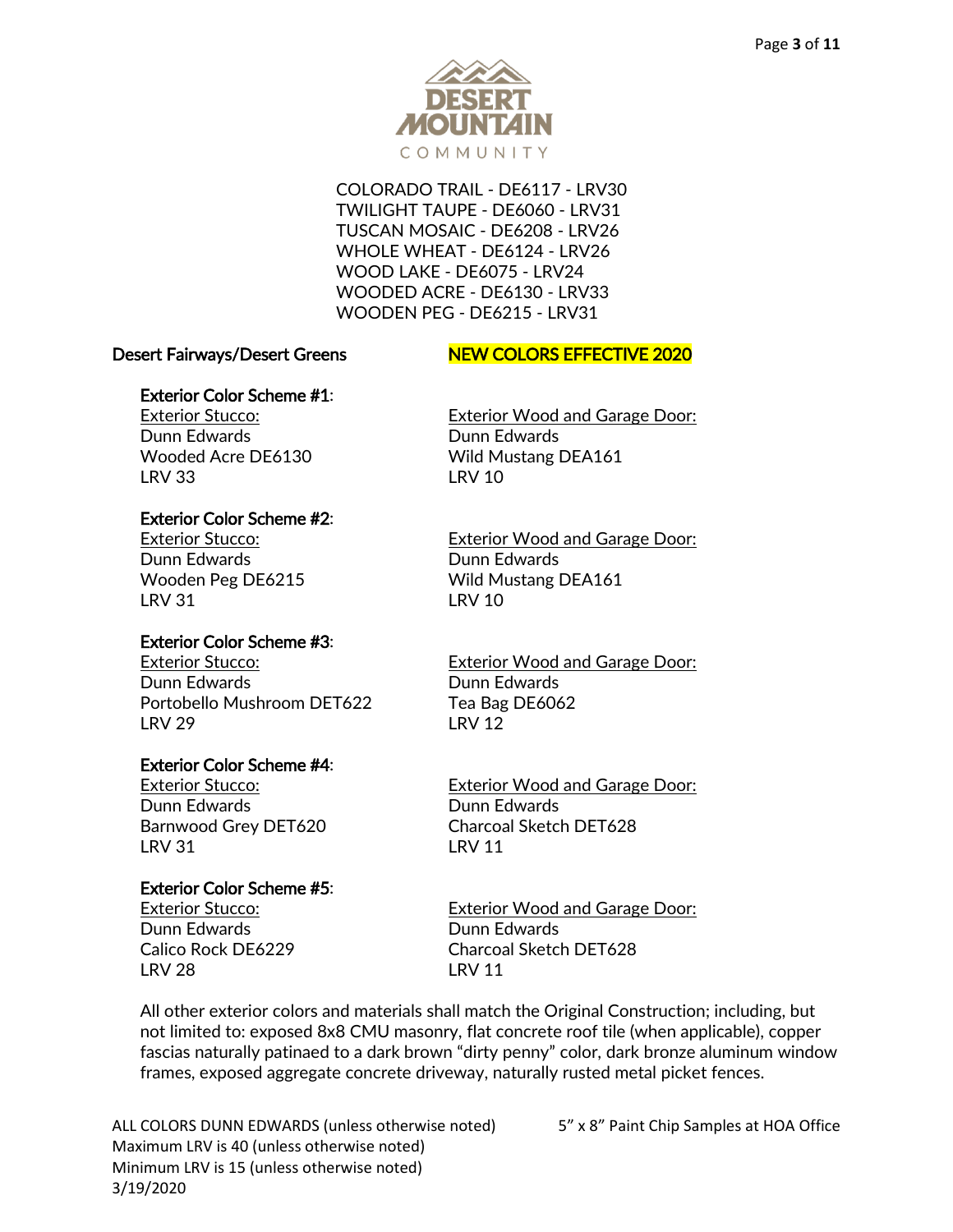

| <b>Desert Hills</b>                              | MESA TAN - DEC718 - LRV27<br>TWILIGHT TAUPE - DE6060 - LRV31<br>BAKED POTATO - DEC717 - LRV34<br>PIGEON GRAY - DEC6214 - LRV43                                                                                                                                                                                                                                                                                                            |                               |
|--------------------------------------------------|-------------------------------------------------------------------------------------------------------------------------------------------------------------------------------------------------------------------------------------------------------------------------------------------------------------------------------------------------------------------------------------------------------------------------------------------|-------------------------------|
| <b>Desert Horizons</b>                           | WOODED ACRE - DE6130 - LRV33<br>PRAIRIE DOG - DE6054 - LRV18<br>PIGEON GRAY - DEC6214 - LRV43                                                                                                                                                                                                                                                                                                                                             |                               |
| <b>Eagle Feather</b>                             | BAKED POTATO - DEC717 - LRV 34<br>BARREL STOVE - DE6216 - LRV 21<br>CALICO ROCK - DE6229 - LRV 28<br>COLORADO TRAIL - DE6117 - LRV 30<br>DESERT GRAY - DEC760 - LRV 36<br><b>GRAHAM CRACKER - DE6144 - LRV 37</b><br>MESA TAN - DEC718 - LRV 27<br>TUSCAN MOSAIC - DE6208 - LRV 26<br>TWILIGHT TAUPE - DE6060K - LRV 31<br>WHOLE WHEAT - DE6124 - LRV 26<br>WOODED ACRE - DE6130 - LRV 33<br>WOODEN PEG - DE6215 - LRV 31                 |                               |
| <b>Gambel Quail</b>                              | Lots 1 - 205<br>BAKED POTATO - DEC717 - LRV 34<br>BARREL STOVE - DE6216 - LRV 21<br>CALICO ROCK - DE6229 - LRV 28<br>COLORADO TRAIL - DE6117 - LRV 30<br>DESERT GRAY - DEC760 - LRV 36<br><b>GRAHAM CRACKER - DE6144 - LRV 37</b><br>MESA TAN - DEC718 - LRV 27<br>TUSCAN MOSAIC - DE6208 - LRV 26<br>TWILIGHT TAUPE - DE6060K - LRV 31<br>WHOLE WHEAT - DE6124 - LRV 26<br>WOODED ACRE - DE6130 - LRV 33<br>WOODEN PEG - DE6215 - LRV 31 |                               |
| <b>Gambel Quail Preserve</b>                     | Lots 206-265 Maximum LRV allowed is forty (40)<br>Lots 266-276 Maximum LRV allowed is thirty-two (32)<br>BAKED POTATO - DEC717 - LRV 34<br>BARREL STOVE - DE6216 - LRV 21<br>CALICO ROCK - DE6229 - LRV 28<br>COBBLESTONE PATH - DE6068 - LRV25<br>COLORADO TRAIL - DE6117 - LRV 30<br>TUSCAN MOSAIC - DE6208 - LRV 26<br>TWILIGHT TAUPE - DE6060K - LRV 31                                                                               |                               |
| ALL COLORS DUNN EDWARDS (unless otherwise noted) |                                                                                                                                                                                                                                                                                                                                                                                                                                           | 5" x 8" Paint Chip Samples at |

Maximum LRV is 40 (unless otherwise noted) Minimum LRV is 15 (unless otherwise noted) 3/19/2020

It HOA Office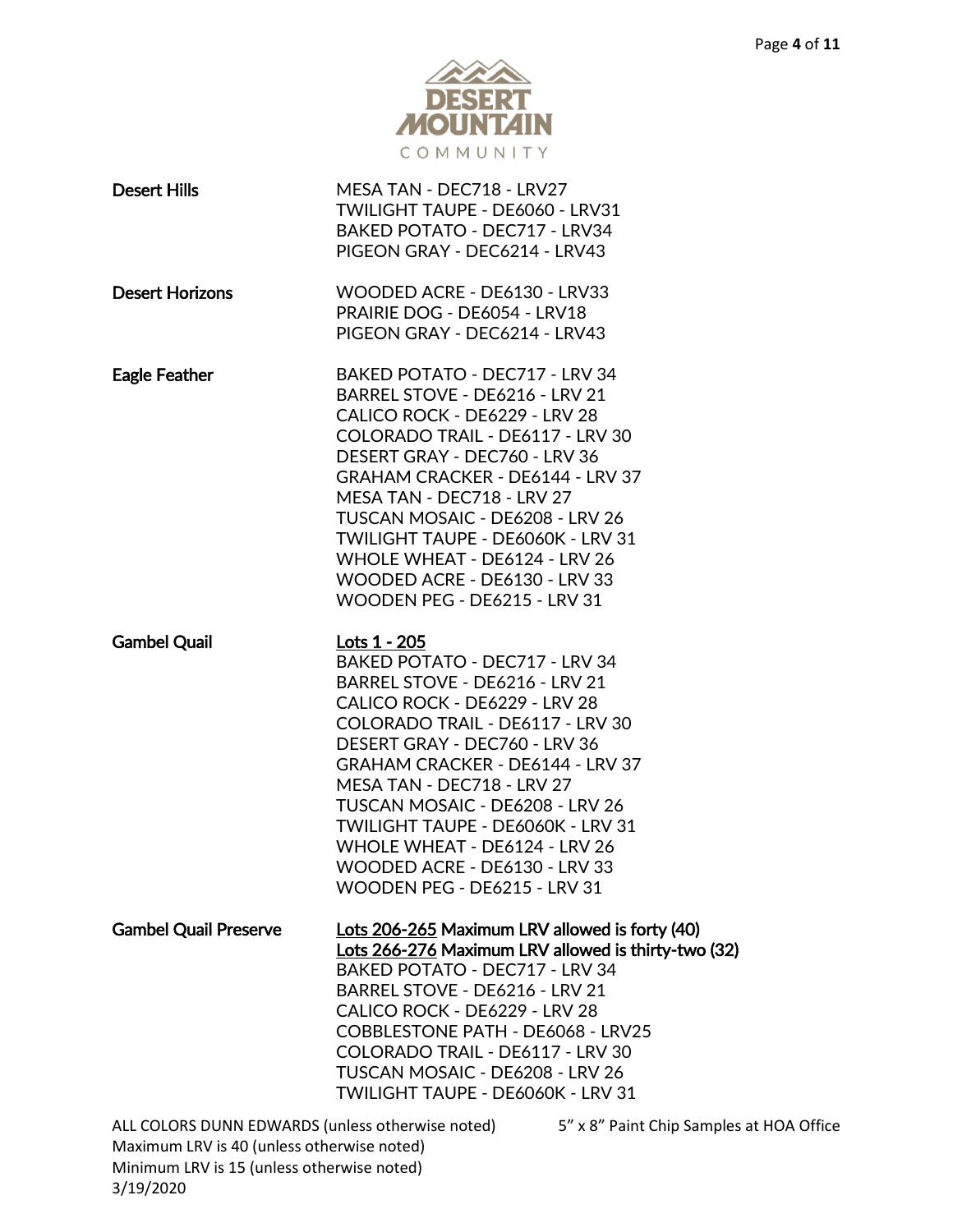

|                                                                                                                                              | WHOLE WHEAT - DE6124 - LRV 26<br>WOOD LAKE - DE6075 - LRV24<br>WOODED ACRE - DE6130 - LRV 33<br>WOODEN PEG - DE6215 - LRV 31                                                                                                                                                                                                                                                                                  |                                                                                        |
|----------------------------------------------------------------------------------------------------------------------------------------------|---------------------------------------------------------------------------------------------------------------------------------------------------------------------------------------------------------------------------------------------------------------------------------------------------------------------------------------------------------------------------------------------------------------|----------------------------------------------------------------------------------------|
| <b>Grey Fox</b>                                                                                                                              | BAKED POTATO - DEC717 - LRV34<br>BARREL STOVE - DE6216 - LRV21<br>CALICO ROCK - DE6229 - LRV28<br>COLORADO TRAIL - DE6117 - LRV30<br>DESERT GRAY - DEC760 - LRV36<br><b>GRAHAM CRACKER - DE6144 - LRV37</b><br>MESA TAN- DEC7 -18 - LRV27<br>TUSCAN MOSAIC - DE6208 - LRV26<br>TWILIGHT TAUPE - DE6060 - LRV31<br>WHOLE WHEAT - DE6124 - LRV26<br>WOODED ACRE - DE6130 - LRV33<br>WOODEN PEG - DE6215 - LRV31 |                                                                                        |
| <b>Haciendas</b><br><b>LRV10</b>                                                                                                             | DARK SEPIA - DE6138 - LRV26<br>MAPLE VIEW - DE6152 - LRV 29<br>TUSCAN MOSAIC - DE6208 - LRV26                                                                                                                                                                                                                                                                                                                 | TRIM/GARAGE DOORS/SHUTTERS/GATE: DE DEEP BROWN DE6077-                                 |
| originally built.                                                                                                                            |                                                                                                                                                                                                                                                                                                                                                                                                               | All Improvements must match the exterior colors that were used when the Haciendas were |
| <b>Lookout Ridge</b>                                                                                                                         | MESA TAN - DEC718 - LRV27 (DE Evershield Flat)<br>Pine Cone SW3046                                                                                                                                                                                                                                                                                                                                            | TRIM/GARAGE DOORS Sherwin Williams Super Deck Solid Stain                              |
| Lone Mountain I                                                                                                                              | Maximum LRV allowed in this Village is thirty-two (32)<br>BARREL STOVE - DE6216 - LRV21<br>CALICO ROCK - DE6229 - LRV 28<br>CARVED WOOD - DE6125 - LRV20<br>COBBLESTONE PATH - DE6068 - LRV25<br>COLORADO TRAIL - DE6117 - LRV30<br>MESA TAN - DEC718 - LRV2<br>TUSCAN MOSAIC - DE6208 - LRV26<br>TWILIGHT TAUPE - DE6060 - LRV31<br>WOOD LAKE - DE6075 - LRV24                                               |                                                                                        |
| Lone Mountain II                                                                                                                             | Lots 47-89 Maximum LRV allowed is thirty-two (32)<br><b>BAKED POTATO - DEC717 - LRV34</b><br>BARREL STOVE - DE6216 - LRV21<br>CALICO ROCK - DE6229 - LRV 28                                                                                                                                                                                                                                                   |                                                                                        |
| ALL COLORS DUNN EDWARDS (unless otherwise noted)<br>Maximum LRV is 40 (unless otherwise noted)<br>Minimum LRV is 15 (unless otherwise noted) |                                                                                                                                                                                                                                                                                                                                                                                                               | 5" x 8" Paint Chip Samples at HOA Office                                               |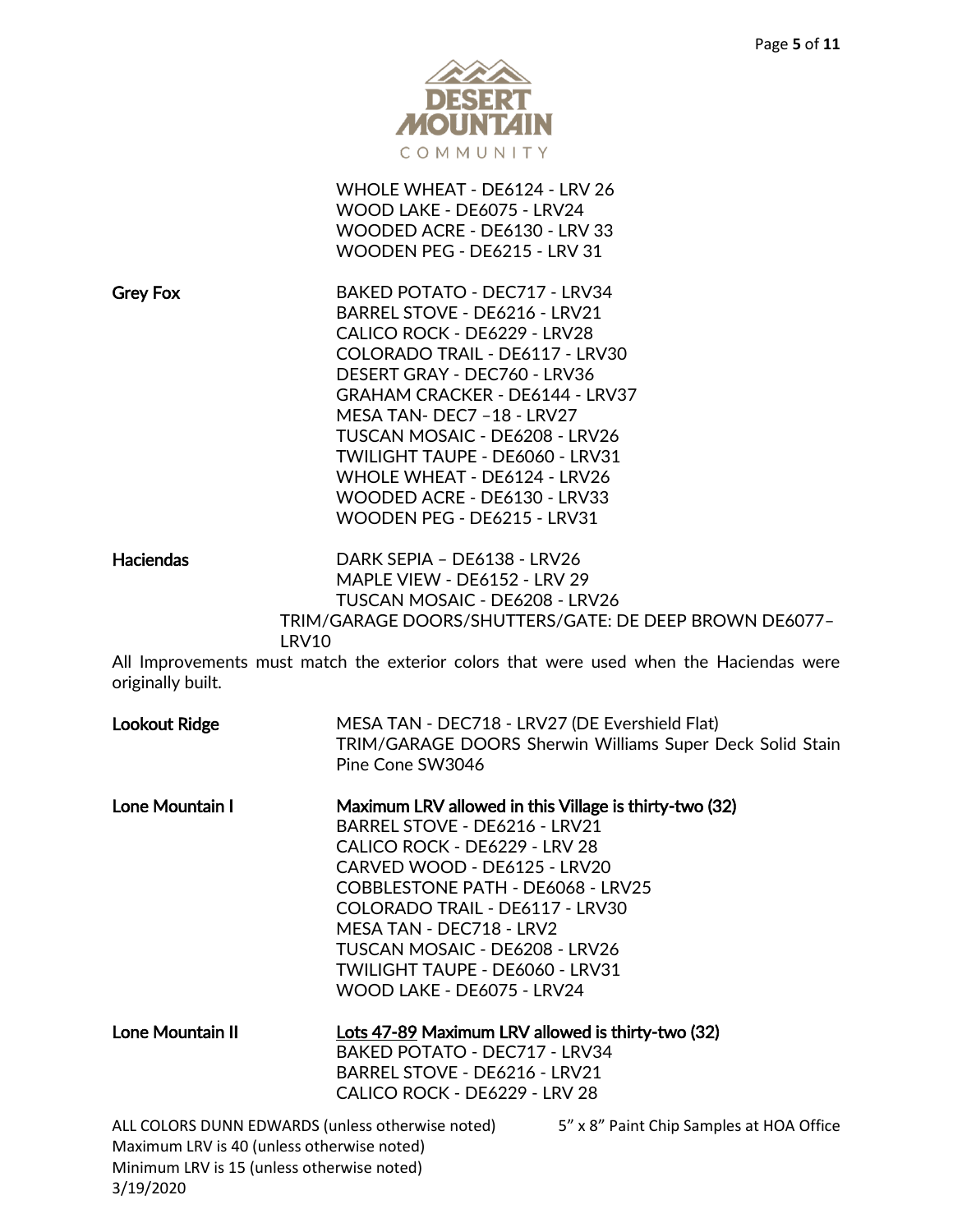

|                                                                                          | CARVED WOOD - DE6125 - LRV20<br>COBBLESTONE PATH - DE6068 - LRV25<br>COLORADO TRAIL - DE6117 - LRV30<br>MESA TAN - DEC718 - LRV27<br>TUSCAN MOSAIC - DE6208 - LRV26<br>TWILIGHT TAUPE - DE6060 - LRV31<br>WHOLE WHEAT - DE6124 - LRV26<br>WOOD LAKE - DE6075 - LRV24<br>WOODED ACRE - DE6130 - LRV33                                                                                                         |                                          |
|------------------------------------------------------------------------------------------|--------------------------------------------------------------------------------------------------------------------------------------------------------------------------------------------------------------------------------------------------------------------------------------------------------------------------------------------------------------------------------------------------------------|------------------------------------------|
| <b>Lost Star</b>                                                                         | Maximum LRV is thirty-two (32)<br>BARREL STOVE - DE6216 - LRV21<br>CALICO ROCK - DE6229 - LRV 28<br>CARVED WOOD - DE6125 - LRV20<br>COBBLESTONE PATH - DE6068 - LRV25<br>COLORADO TRAIL - DE6117 - LRV30<br>MESA TAN - DEC718 - LRV27<br>TWILIGHT TAUPE - DE6060 - LRV31<br>TUSCAN MOSAIC - DE6208 - LRV26<br>WHOLE WHEAT - DE6124 - LRV26<br>WOOD LAKE - DE6075 - LRV24                                     |                                          |
| <b>Mountain Skyline</b>                                                                  | BAKED POTATO - DEC717 - LRV34<br>BARREL STOVE - DE6216 - LRV21<br>CALICO ROCK - DE6229 - LRV28<br>COLORADO TRAIL - DE6117 - LRV30<br>DESERT GRAY - DEC760 - LRV36<br><b>GRAHAM CRACKER - DE6144 - LRV37</b><br>MESA TAN - DEC718 - LRV27<br>TUSCAN MOSAIC - DE6208 - LRV26<br>TWILIGHT TAUPE - DE6060 - LRV31<br>WHOLE WHEAT - DE6124 - LRV26<br>WOODED ACRE - DE6130 - LRV33<br>WOODEN PEG - DE6215 - LRV31 |                                          |
| <b>Painted Sky</b>                                                                       | <b>BAKED POTATO - DEC717 - LRV34</b><br>BARREL STOVE DE6216 LRV21<br>CALICO ROCK - DE6229 - LRV28<br>CARVED WOOD - DE6125 - LRV20<br>COBBLESTONE PATH - DE6068 - LRV25<br>COLORADO TRAIL - DE6117 - LRV30<br>MESA TAN - DEC71 - LRV27<br>TUSCAN MOSAIC - DE6208 - LRV26<br>TWILIGHT TAUPE - DE6060 - LRV31<br>WHOLE WHEAT - DE6124 - LRV26                                                                   |                                          |
| Maximum LRV is 40 (unless otherwise noted)<br>Minimum LRV is 15 (unless otherwise noted) | ALL COLORS DUNN EDWARDS (unless otherwise noted)                                                                                                                                                                                                                                                                                                                                                             | 5" x 8" Paint Chip Samples at HOA Office |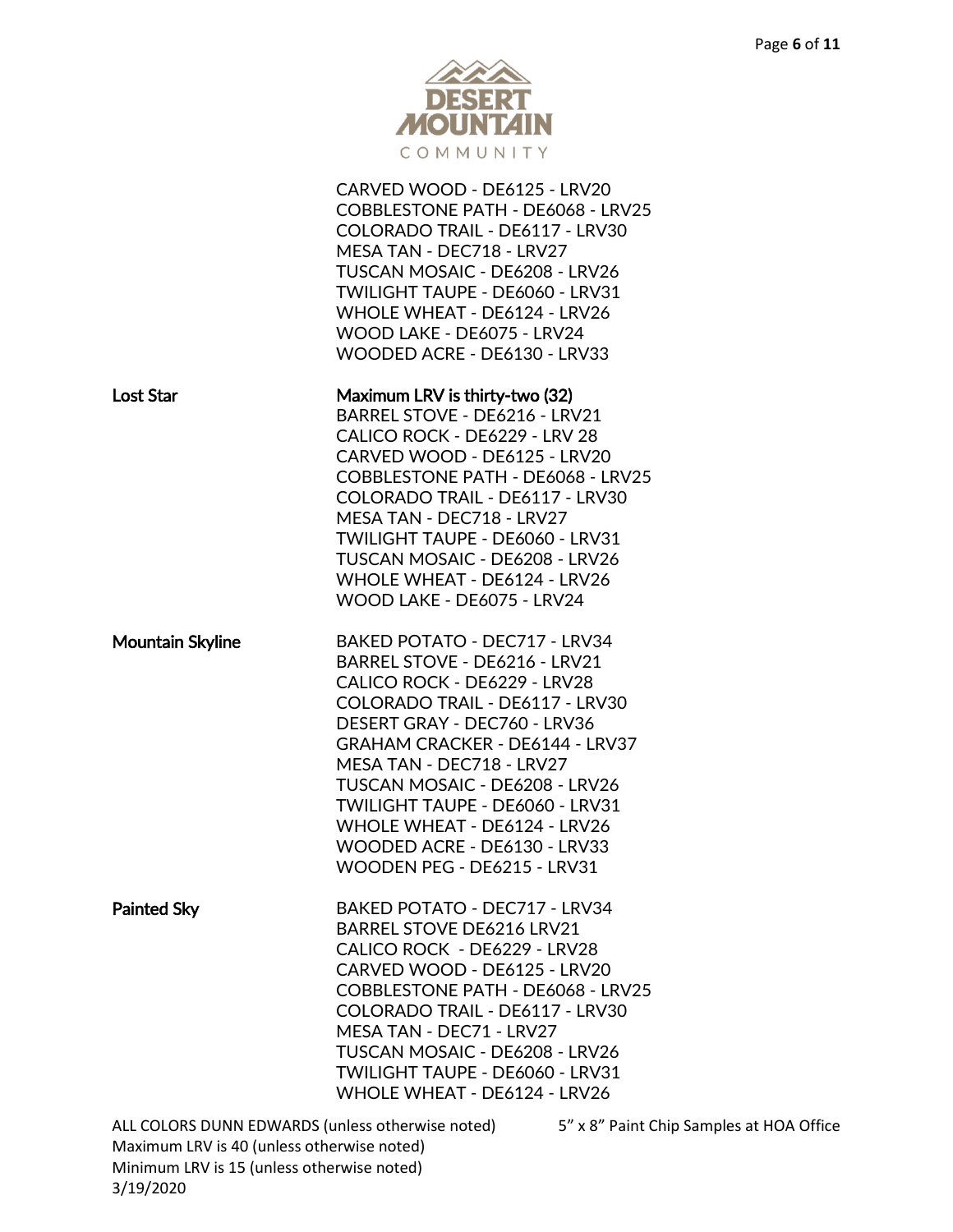

|                                                                                                                                              | WOOD LAKE - DE6075 - LRV24<br>WOODED ACRE - DE6130 - LRV33<br>WOODEN PEG - DE6215 - LRV31                                                                                                                                                                                                                                                                                                                                                                                  |
|----------------------------------------------------------------------------------------------------------------------------------------------|----------------------------------------------------------------------------------------------------------------------------------------------------------------------------------------------------------------------------------------------------------------------------------------------------------------------------------------------------------------------------------------------------------------------------------------------------------------------------|
| <b>Renegade Trail</b>                                                                                                                        | <b>MESA TAN - DEC 718 - LRV 27</b><br>WOODEN PEG - DE6215 - LRV 31<br>WOODED ACRE - DE6130 - LRV33<br><b>TWILIGHT TAUPE - DE6060 - LRV31</b><br>BAKED POTATO - DEC717 - LRV34<br>TRIM: DE DEEP BROWN - DE6077 - LRV10                                                                                                                                                                                                                                                      |
| <b>Rose Quartz</b>                                                                                                                           | BAKED POTATO - DEC717 - LRV34<br>BARREL STOVE - DE6216 - LRV21<br>CALICO ROCK - DE6229 - LRV28<br>COLORADO TRAIL - DE6117 - LRV30<br>DESERT GRAY - DEC760 - LRV36<br>GRAHAM CRACKER - DE6144 - LRV37<br>MESA TAN - DEC718 - LRV27<br><b>TUSCAN MOSAIC DE6208 LRV26</b><br>TWILIGHT TAUPE - DE6060 - LRV31<br>WHOLE WHEAT - DE6124 - LRV26<br>WOODED ACRE - DE6130 - LRV33<br>WOODEN PEG - DE6215 - LRV31                                                                   |
| Lots 1 - 368<br>Saguaro Forest                                                                                                               | Maximum LRV allowed in this Village is thirty-six (36)<br><b>BAKED POTATO - DEC717 - LRV34</b><br>BARREL STOVE - DE6216 - LRV21<br>CALICO ROCK - DE6229 - LRV 28<br>CARVED WOOD - DE6125 - LRV20<br>COBBLESTONE PATH - DE6068 - LRV25<br>COLORADO TRAIL - DE6117 - LRV30<br>MESA TAN - DEC718 - LRV27<br><b>TUSCAN MOSAIC DE6208 LRV2</b><br>TWILIGHT TAUPE - DE6060 - LRV31<br>WHOLE WHEAT - DE6124 - LRV26<br>WOOD LAKE - DE6075 - LRV24<br>WOODED ACRE - DE6130 - LRV33 |
| <b>Seven Arrows</b>                                                                                                                          | Maximum LRV is thirty-two (32)<br>Lot 14 Maximum LRV is twenty-eight (28)<br>BARREL STOVE - DE6216 - LRV21<br>CALICO ROCK - DE6229 - LRV 28<br>CARVED WOOD - DE6125 - LRV20<br>COBBLESTONE PATH - DE6068 - LRV25                                                                                                                                                                                                                                                           |
| ALL COLORS DUNN EDWARDS (unless otherwise noted)<br>Maximum LRV is 40 (unless otherwise noted)<br>Minimum LRV is 15 (unless otherwise noted) | 5" x 8" Paint Chip Sample                                                                                                                                                                                                                                                                                                                                                                                                                                                  |

es at HOA Office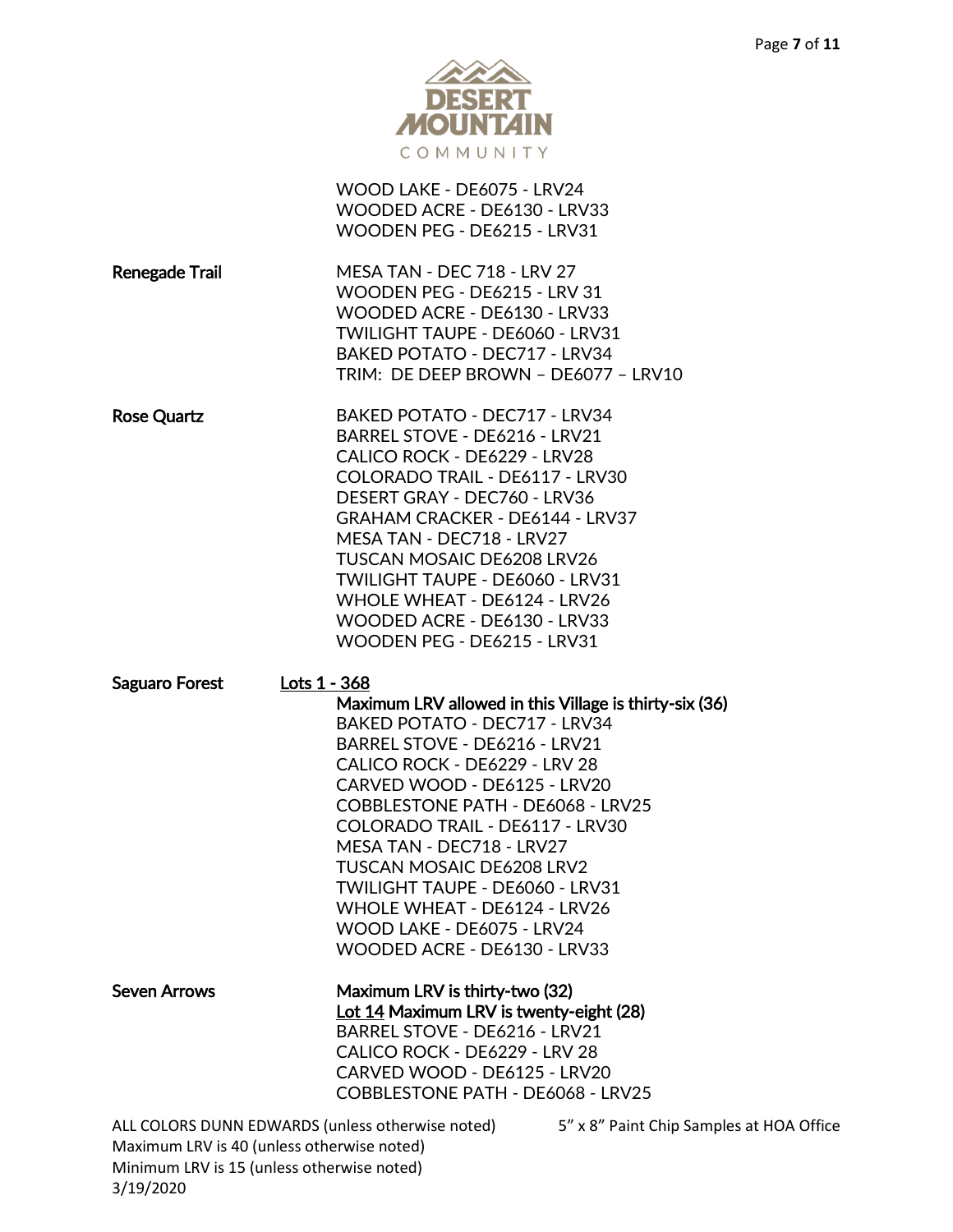

|                         | COLORADO TRAIL - DE6117 - LRV30<br>MESA TAN - DEC718 - LRV27<br><b>TWILIGHT TAUPE - DE6060 - LRV31</b><br>TUSCAN MOSAIC - DE6208 - LRV26<br>WHOLE WHEAT - DE6124 - LRV26<br>WOOD LAKE - DE6075 - LRV24                                                                                                                                                                                                                         |
|-------------------------|--------------------------------------------------------------------------------------------------------------------------------------------------------------------------------------------------------------------------------------------------------------------------------------------------------------------------------------------------------------------------------------------------------------------------------|
| <b>Sonoran Cottages</b> | Lots 1 through 27<br>SHERWIN WILLIAMS - ZEUS, #2085                                                                                                                                                                                                                                                                                                                                                                            |
| <b>Sonoran Cottages</b> | Lots 28 through 50 (Sonoran Cottages Enclave)<br>SHERWIN WILLIAMS - ZEUS, #2085<br>YUMA GREEN (ACCENT), SW2090                                                                                                                                                                                                                                                                                                                 |
| Sonoran Ridge           | WHOLE WHEAT - DE6124 - LRV26                                                                                                                                                                                                                                                                                                                                                                                                   |
| <b>Sunrise</b>          | BAKED POTATO - DEC717 - LRV 34<br>BARREL STOVE - DE6216 - LRV 21<br>CALICO ROCK - DE6229 - LRV 28<br>COLORADO TRAIL - DE6117 - LRV 30<br>DESERT GRAY - DEC760 - LRV 36<br><b>GRAHAM CRACKER - DE6144 - LRV 37</b><br>MESA TAN - DEC718 - LRV 27<br>TUSCAN MOSAIC - DE6208 - LRV 26<br>TWILIGHT TAUPE - DE6060K - LRV 31<br>WHOLE WHEAT - DE6124 - LRV 26<br>WOODED ACRE - DE6130 - LRV 33<br>WOODEN PEG - DE6215 - LRV 31      |
| <b>Sunset Canyon</b>    | Maximum LRV of any exterior surface is thirty-two (32)<br>BAKED POTATO - DEC717 - LRV34<br>BARREL STOVE - DE6216 - LRV21<br>CALICO ROCK - DE6229 - LRV 28<br>CARVED WOOD - DE6125 - LRV20<br>COBBLESTONE PATH - DE6068 - LRV25<br>COLORADO TRAIL - DE6117 - LRV30<br>MESA TAN - DEC718 - LRV27<br>TUSCAN MOSAIC - DE6208 - LRV26<br>WHOLE WHEAT - DE6124 - LRV26<br>WOOD LAKE - DE6075 - LRV24<br>WOODED ACRE - DE6130 - LRV33 |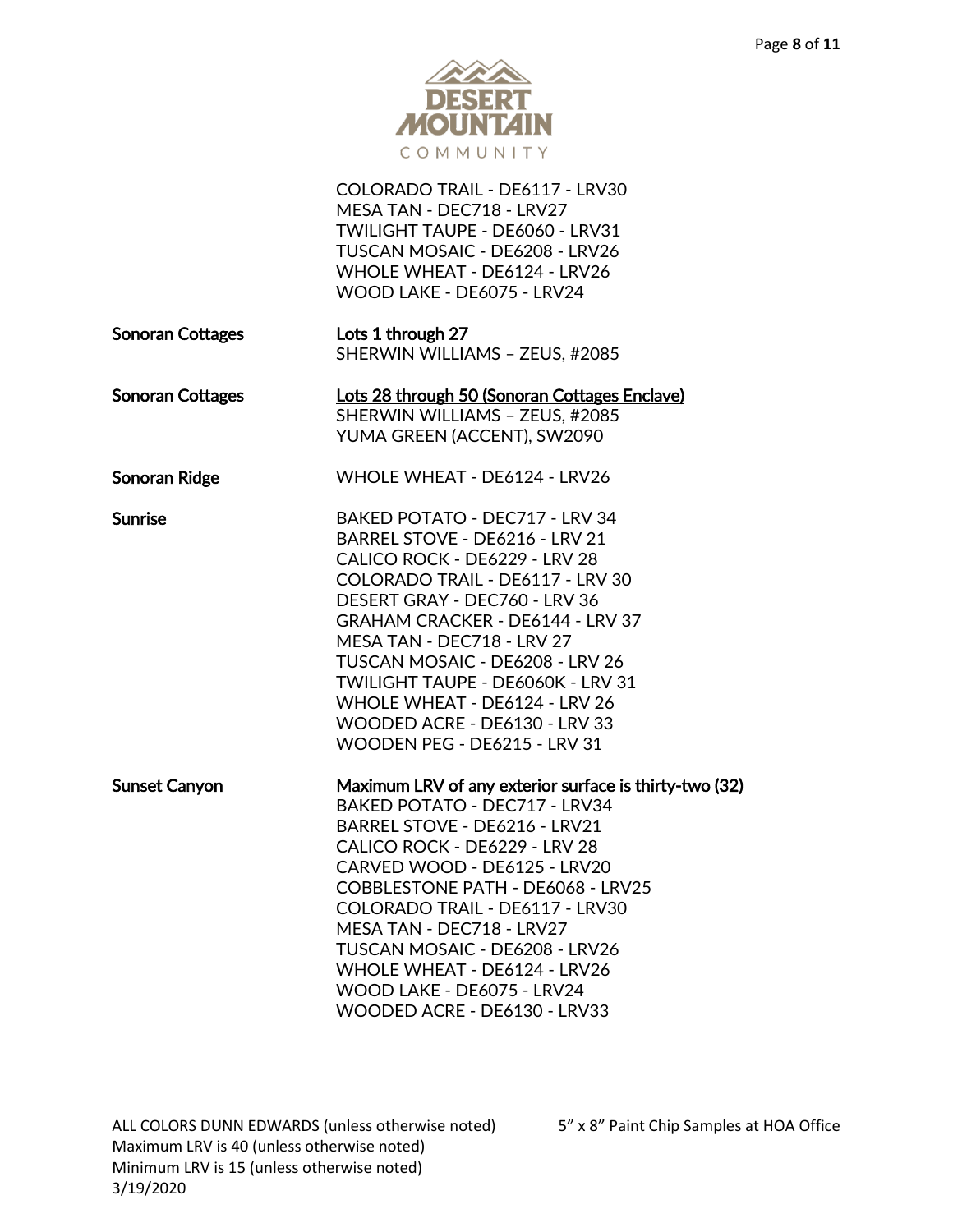

Turquoise Ridge BAKED POTATO - DEC717 - LRV34 BARREL STOVE - DE6216 - LRV21 CALICO ROCK - DE6229 - LRV28 COLORADO TRAIL - DE6117 - LRV30 DESERT GRAY - DEC760 - LRV36 GRAHAM CRACKER - DE6144 - LRV37 MESA TAN - DEC718 - LRV27 TUSCAN MOSAIC - DE6208 - LRV26 TWILIGHT TAUPE - DE6060 - LRV31 WHOLE WHEAT - DE6124 - LRV26 WOODED ACRE - DE6130 - LRV33 WOODEN PEG - DE6215 - LRV31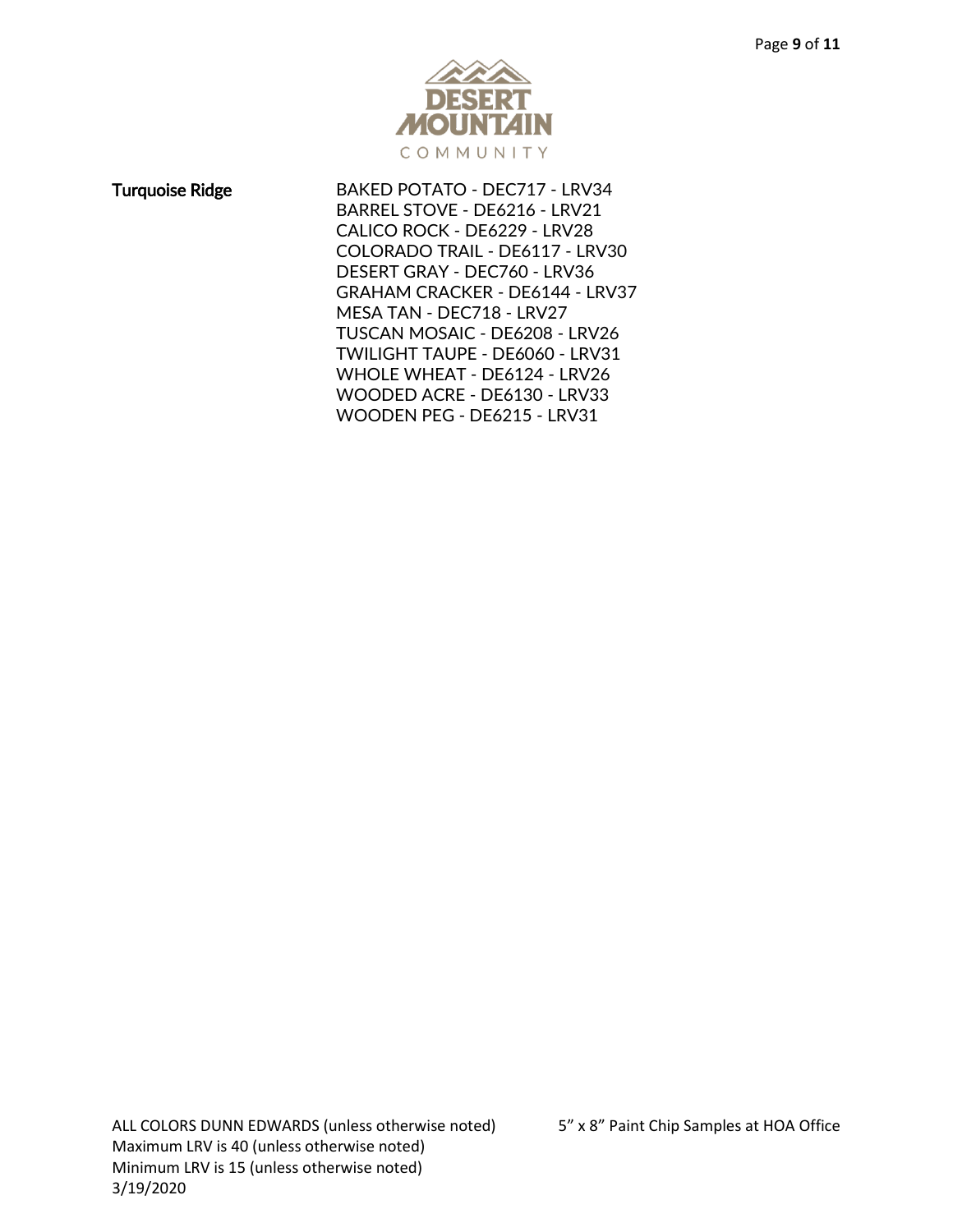

| <b>MONUMENT ENTRANCES:</b><br><b>Apache Cottages</b>                                           | BROWN OWL - DE Q5-19D                                                      |
|------------------------------------------------------------------------------------------------|----------------------------------------------------------------------------|
| <b>Apache Peak</b>                                                                             | CARVED WOOD - DE6125 - LRV 20<br>WHOLE WHEAT - DE6124 - LRV 26 (ACCENT)    |
| Arrowhead                                                                                      | CALICO ROCK - DE6229 - LRV 28<br>BARREL STOVE - DE6216 - LRV 21 (ACCENT)   |
| Cochise/Geronimo                                                                               | CARVED WOOD - DE6125-LRV20<br><b>RUST BROWN - (ACCENT)</b>                 |
| <b>Cochise Ridge</b>                                                                           | BROWN OWL - DE Q5-19D                                                      |
| Deer Run                                                                                       | CALICO ROCK - DE6229 - LRV 28<br>BARREL STOVE - DE6216 - LRV 21 (ACCENT)   |
| <b>Desert Fairways</b>                                                                         | BROWN OWL - DE Q5-19D                                                      |
| <b>Desert Greens</b>                                                                           | BROWN OWL - DE Q5-19D                                                      |
| <b>Desert Hills</b>                                                                            | MESA TAN - DEC718 - LRV27                                                  |
| <b>Desert Horizons</b>                                                                         | BROWN OWL - DE Q5-19D                                                      |
| <b>Eagle Feather</b>                                                                           | WOODEN PEG - DE6215 - LRV 31<br>BARREL STOVE - DE6216 - LRV 21 (ACCENT)    |
| <b>Gambel Quail</b>                                                                            | COLORADO TRAIL - DE117 - LRV 30<br>WHOLE WHEAT - DE6124 - LRV 26(ACCENT)   |
| <b>Grey Fox</b>                                                                                | CHIMNEY SWEEP - DE Q8-60D<br>GRAY FISH - DE-Q8-58T (ACCENT)                |
| <b>Haciendas</b>                                                                               | DARK SEPIA - DE6138 - LRV 26                                               |
| Lone Mountain I&II                                                                             | CARVED WOOD - DE6125 - LRV 20                                              |
| <b>Lookout Ridge</b>                                                                           | <b>MESA TAN - DE718 - LRV 27</b><br>WHOLE WHEAT - DE6124 - LRV 26 (ACCENT) |
| <b>Lost Star</b>                                                                               | MESA TAN - DEC718 - LRV 27                                                 |
| Mountain Skyline                                                                               | CHIMNEY SWEEP DE Q8-60D<br>GRAYFISH - DE Q8-58T                            |
| ALL COLORS DUNN EDWARDS (unless otherwise noted)<br>Maximum LRV is 40 (unless otherwise noted) | 5" x 8" Paint Chip Samples at HOA Office                                   |

Minimum LRV is 15 (unless otherwise noted)